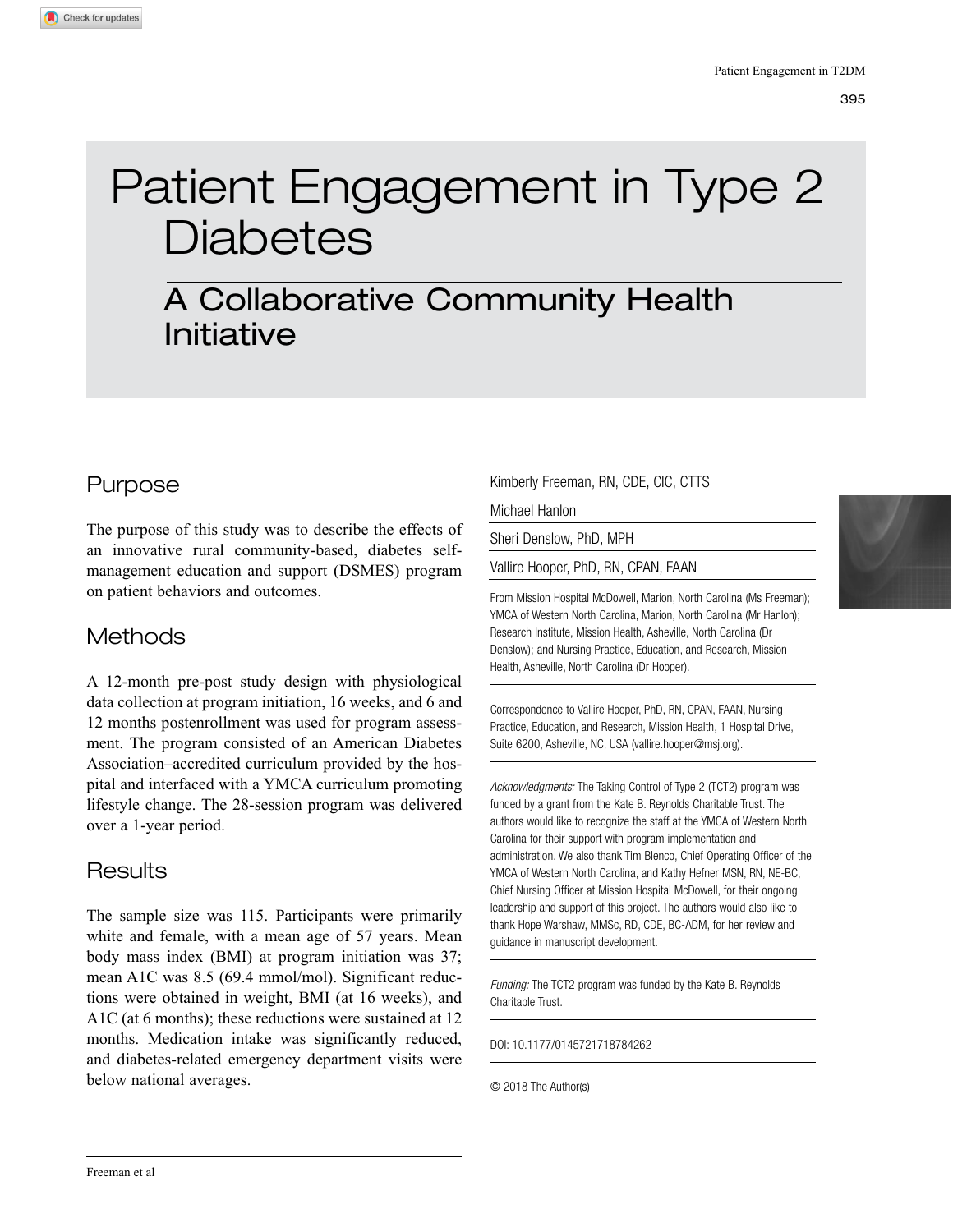## **Conclusions**

Results support the positive impact of a year-long, community-based, healthy behavior, DSMES program on health outcomes and overall costs of care delivery in the rural setting.

iabetes is a life-altering diagnosis affect-<br>ing the individual, family, and commu-<br>nity. The Centers for Disease Control<br>(CDC)<sup>1</sup> estimate that 9.4% of Americans,<br>approximately 30.3 million, have diabe-<br>tes, with 95% of t ing the individual, family, and community. The Centers for Disease Control  $(CDC)^1$  estimate that 9.4% of Americans, approximately 30.3 million, have diabemellitus (T2DM). Estimates suggest that 50% of those with diabetes do not attain and sustain a recommended A1C of less than 7.0 (53 mmol/mol), while only 14.3% attain target goals for A1C, blood pressure, low-density lipoprotein cholesterol, and smoking status.<sup>2</sup> Costs associated with caring for the diabetes population are estimated at \$245 billion annually.<sup>1,3</sup> Average annual medical expenditures associated with diabetes are approximately 2.3 times higher than for people without diabetes, with the risk of death approximately twice that of people without diabetes of similar age. $1,4,5$ 

Evidence supports diabetes self-management education and support (DSMES) programs as a cost-effective means to improve knowledge and positively affect clinical outcomes, risk for cardiovascular events, selfefficacy, and quality of life.<sup>2,3,6,7</sup> A systematic review of 120 studies examining 118 unique interventions found a mean reduction in A1C of 0.74, with an average absolute reduction of 0.57, with DSMES programs delivered in a combination fashion (group and individual approach) yielding the most significant impact.<sup>2</sup> DSMES delivery is recommended at diagnosis and as needed thereafter, particularly when complicating factors or transitions of care occur.<sup>3,6</sup> DSMES can be delivered using multiple modalities by a single provider or a multidisciplinary team.<sup>2,3,6</sup>

The National Standards for DSMES have long advocated that people with diabetes require both knowledge and skills to successfully self-manage their disease. Appropriate self-management behaviors, in turn, improve clinical indicators and reduce the risk of secondary complications as well as overall cost of care.<sup>3,5,6,8-19</sup> DSMES delivery needs to include individualized planning and implementation/goal setting, as well as an emphasis on positive clinical and personal outcomes. Successful delivery and uptake, however, are often affected by the participant's physical and/or emotional state at the time of delivery, family/community variables, financial constraints, access to care, access to transportation, limited time, low engagement/intrinsic motivators (high-no show rates), and limited program/support offerings.<sup>3,10,12,20,21</sup>

The Centers for Medicare and Medicaid Services reimburses for only 10 program hours of initial DSMES education, typically at the time of diagnosis, and 2 hours each subsequent year. Unfortunately, participants are often emotionally overwhelmed at the time of diagnosis and thus unable to absorb and retain critical information. In addition, it may take anywhere from 2 to 8 months for a participant to change a habit or to learn and apply new behaviors.<sup>3,6</sup> It is therefore not surprising that the most significant A1C reductions have been associated with DSMES programs of 10 contact hours or more. $2,6$ 

Although it is well established that an extended multimodal, self-management model yields the most effective outcomes,  $3,6,9-12,14$  resources to support this education/ management approach are often limited in the rural setting.10,22,23 Rural communities experience a 17% higher prevalence of diabetes than their metropolitan counterparts<sup>23</sup>; however, 62% of nonmetropolitan counties lack a DSMES program.24 Where programming does exist, it is often limited to a single 1:1 initial visit and a small number of group diabetes educational offerings, failing to meet current national recommendations for the provision of ongoing support for self-management.<sup>3,6,23</sup>

Diabetes is the seventh leading cause of death in North Carolina, with a prevalence rate of 10.9% and an age-adjusted mortality rate of 26.0 deaths per 100 000 population.25 Diabetes-related mortality in rural counties is often elevated as much as 33% above the state average.<sup>26</sup> A 2012 Community Health Assessment of the small rural county in which this study was conducted revealed that 10% of adults have been diagnosed with T2DM, with an additional 35% (27 000 adults) at risk. The mortality rate for diabetes in this county was 28.7%, almost twice the average of the region and the entire state.<sup>26</sup> The county's T2DM population comprises 80% of patients treated at the county's free clinic and local hospital. It was estimated that another 540 individuals in the county would develop T2DM and more than 1000 additional adults would become overweight in the next 5 years.<sup>26</sup>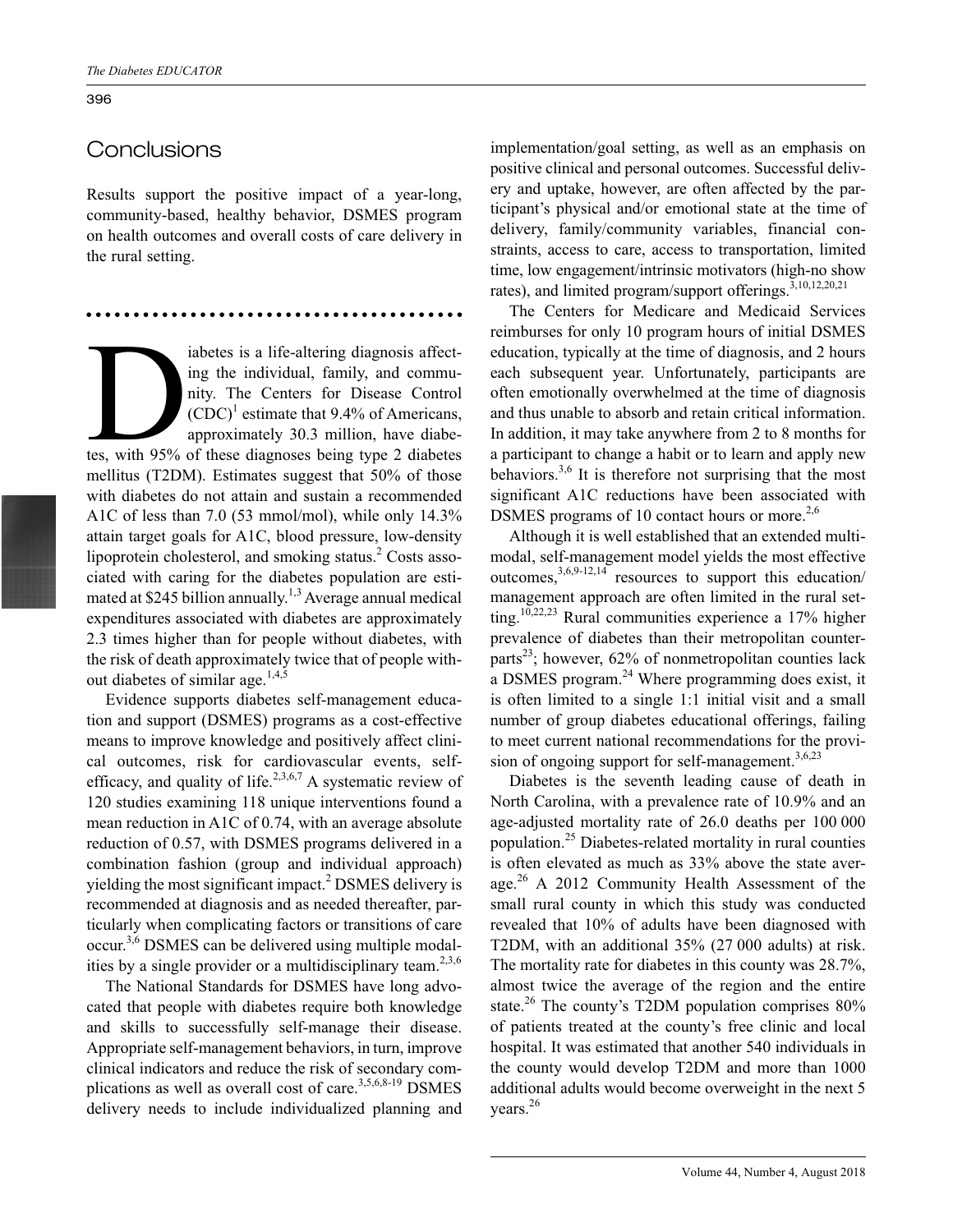

Figure 1. The social ecological model. $27-30$ 

In response to this community crisis, the community hospital and local YMCA partnered to create and deliver a high-value, holistic, behavior-based approach to chronic T2DM management. This study describes the effect of this intervention on select participant outcomes to include weight, body mass index (BMI), hemoglobin A1C, medication use, and diabetes-related emergency department (ED) visits.

The purpose of this study was to describe the effects of this innovative, rural community-based DSMES program on patient behaviors and outcomes. Research questions guiding this study included the following:

- Is there a difference in pre- and postintervention weight as measured by BMI?
- Is there a difference in pre- and postintervention A1C levels?
- Is there a difference in the patient's pre- and postintervention medication intake?
- Is there a difference in the number of diabetes-related ED visits pre- and post-intervention?

# Program Development and Design

The Taking Control of Type 2 (TCT2) program was developed collaboratively by a small (65-bed) rural hospital located in southern Appalachia and the local YMCA. The goal was to achieve self-management of T2DM using a balanced approach with practical application over an extended period of time (1 year). Program development was guided by the social ecological model (Figure 1), a theory-based framework illustrating the multifaceted, interactive effects of personal and environmental factors, determining behaviors, and identifying behavioral and organizational leverage points and intermediaries for health promotion within organizations and communities. $27-30$ 

The TCT2 program is particularly unique in its community collaborative approach (YMCA and a local health facility) with an extended (year-long) T2DM selfmanagement plan that balances the 3 main pillars of selfmanagement: medical management, healthful eating, and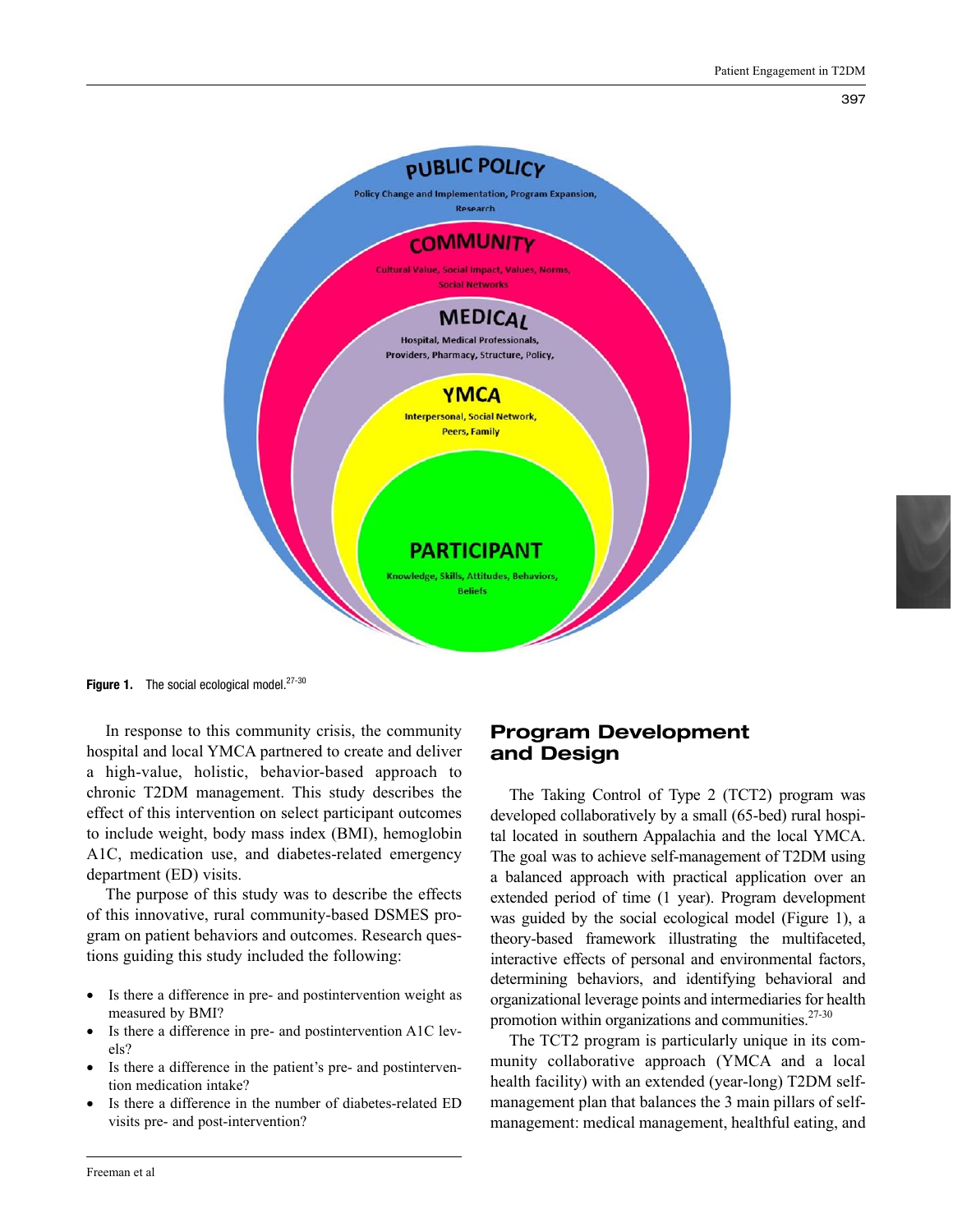

Figure 2. Taking Control of Type 2 year-long program plan.

physical activity. No one pillar alone is sufficient to create an effective plan that will be sustainable over this lifelong journey, but instead, a healthy balance should be maintained.

When individuals are initially diagnosed with T2DM, they often find themselves resting exclusively on medical management, which includes the expertise of primary care, medication/pharmacy, initial education/DSMES (if any), and survival skills. The multifaceted TCT2 program focuses on sustainable lifestyle change and incorporates physicians, dietitians, pharmacists, diabetes educators, and healthy living coaches working with participants in a patient/family group–focused format. An American Diabetes Association (ADA) accredited curriculum is merged with the YMCA behavioral modification curriculum, promoting lifestyle change. Participants are given a complimentary family YMCA membership for the duration of the 1-year program.

Through the introduction of healthful eating and physical activity via accurate, current information and practical application, the goal of the TCT2 program is to move the individual toward sustainable healthful behaviors that are uniquely their own. This balance does not eliminate the need for medical management but instead enhances the relationship that individuals have with their providers, allowing individuals to embrace and more effectively self-manage T2DM by making choices, practical changes, and decisions using a balanced approach in collaboration with their health care team.

The year-long TCT2 program is divided into 3 distinct phases (Figure 2) aimed at improving the health and lessening the complication risk of individuals with T2DM. Phase I of the program is 4 months long and focuses on participant education in small groups of 12 to 15 people to deliver 16 weekly 1-hour learning sessions. Eight sessions are taught by hospital staff using the ADA curriculum, and 8 supplemental sessions are taught by a YMCA diabetes life coach. During this phase, participants also begin a comprehensive health journal (including food intake and physical activity) and closely monitor their own glucose levels, heart rate, and blood pressure before, during, and after physical activity. The journals are closely reviewed by hospital personnel throughout the duration of the program to identify potential concerns and modify individual exercise plans accordingly. Instructors stay with the same groups of participants throughout the program to establish rapport and provide consistency.

Phase II of the program encompasses 8 bimonthly sessions in which participants continue to meet for 1-hour sessions. In these sessions, the participants are provided support and motivation as they delve deeper into topics around healthy living.

Phase III encompasses the last 4 months of the program and is focused on increasing the independence of participants in managing their own wellness. Individuals manage their own workouts and analyze their own health journals in this phase, although access to coaches is always be available. Small groups continue meeting monthly for 1 hour with discussion topics dictated by participants. Long-term goals are also established for each participant at the conclusion of the program.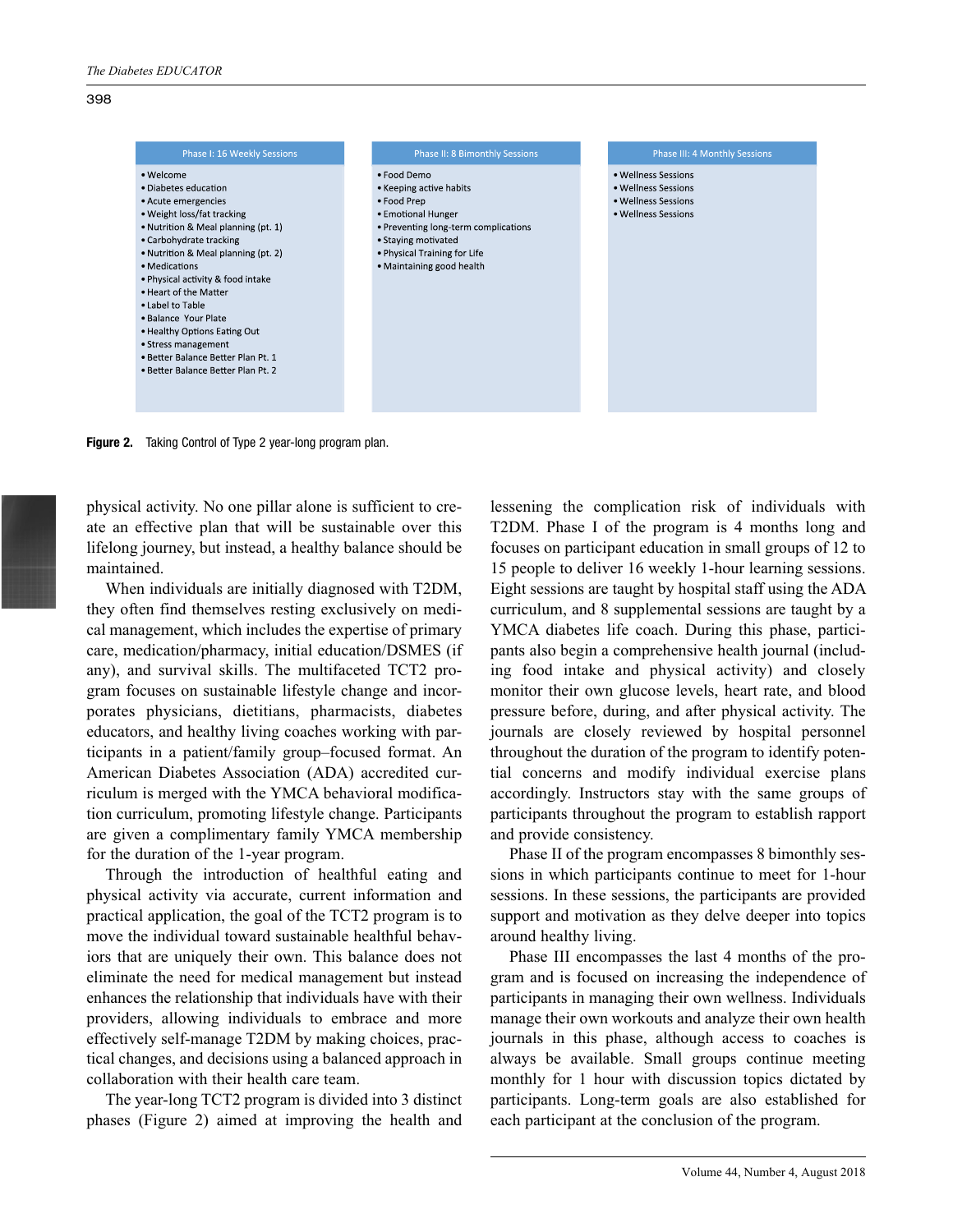#### Table 1

Taking Control of Type 2 Outcome Data Points

| <b>Study Initiation</b> | Week 16 | <b>6 Months</b>         | <b>12 Months</b>              |  |  |
|-------------------------|---------|-------------------------|-------------------------------|--|--|
| Age                     | Weight  | Weight                  | Weight                        |  |  |
| Gender                  |         | A <sub>1</sub> C        | A <sub>1</sub> C              |  |  |
| Height                  |         | Current medication list | Current medication list       |  |  |
| Weight                  |         |                         | Number of emergency           |  |  |
| A1C                     |         |                         | department visits in the past |  |  |
| Current medication list |         |                         | vear                          |  |  |

# Methods

### Research Design

A 12-month pre-post study design was used with physiological data collection at program initiation, 16 weeks, and 6 and 12 months postenrollment. The study protocol was reviewed and approved by the health system's Institutional Review Board.

# Sample/Setting

A convenience sample of adults greater than 18 years of age diagnosed with T2DM were included. Participants were referred to the program by local primary care providers and clinics in a rural county in North Carolina. Enrollees in the program who were greater than 18 years of age, diagnosed with T2DM, and with the ability to read and understand English were recruited to participate in the study in the first or second week of the program.

# Outcome Measures

Eligible participants were informed about the study, and those interested in participating were consented for data collection on the first or second week of the TCT2 program. Outcome data as outlined in Table 1 were collected at study initiation, at 16 weeks, and at 6 and 12 months after program initiation. Physiologic data elements were collected at the program site or from the primary care provider; the medication list and number of ED visits were self-reported.

# Data Analysis

Data analysis was conducted by the health system's nurse scientist in collaboration with a statistician. SPSS 18.0 software (SPSS, Inc, Chicago, IL) and SAS v9.4 (Cary, NC) were used for all statistical analyses. Descriptive statistics included measures of central tendency and frequency measures and were used to describe baseline characteristics for the entire study population. Differences in outcomes over time were analyzed using paired *t* tests. As some participants had missing data points for some of the outcome measures, comparisons were made for those participants who had available outcome measures for both time points in each assessment.

# **Results**

One hundred fifty-two eligible program participants were invited to enroll in the study. One hundred fifteen consented to participate. Ninety-seven participants had completed the 12-month program at the time of this data analysis, with only 1 participant lost to follow-up. Eighteen additional patients had reached the 6-month follow-up point with none lost to follow-up (see Figure 3).

Demographic characteristics are outlined in Table 2. The mean BMI was 37  $(\pm 8)$  kg/m<sup>2</sup>, defined as obese by the CDC.<sup>31</sup> The mean A1C was  $8.5\% \pm 1.8\%$  (69 mmol/mol), well above the recommended level of  $7\%$  (53 mmol/mol).<sup>32</sup>

A summary of clinical endpoint differences is provided in Table 3. Significant reductions  $(P = .001)$  or less) were noted at all data collection points for weight, BMI, and A1C. Mean change in weight at 16 weeks was –9.3 lb (95% confidence interval [CI]: –11.8, –6.9), a 4% reduction. This increased to  $-12.3$  lb (95% CI:  $-15.3$ ,  $-9.3$ ) at 6 months and  $-15.5$  pounds (95% CI:  $-19.9$ , –11.1) at 12 months, yielding a 6.7% weight reduction over the course of the program. Although mean weight reduction tapered off after 6 months, there was still a statistically significant drop in the time period between 6 and 12 months (–2.5 pounds, 95% CI: –3.9, –1.2). Mean BMI dropped an average of 1.8 points at 6 months  $(-1.8,$ 95% CI:  $-2.3$ ,  $-1.4$ ) and 2.4 points at 12 months  $(-2.4,$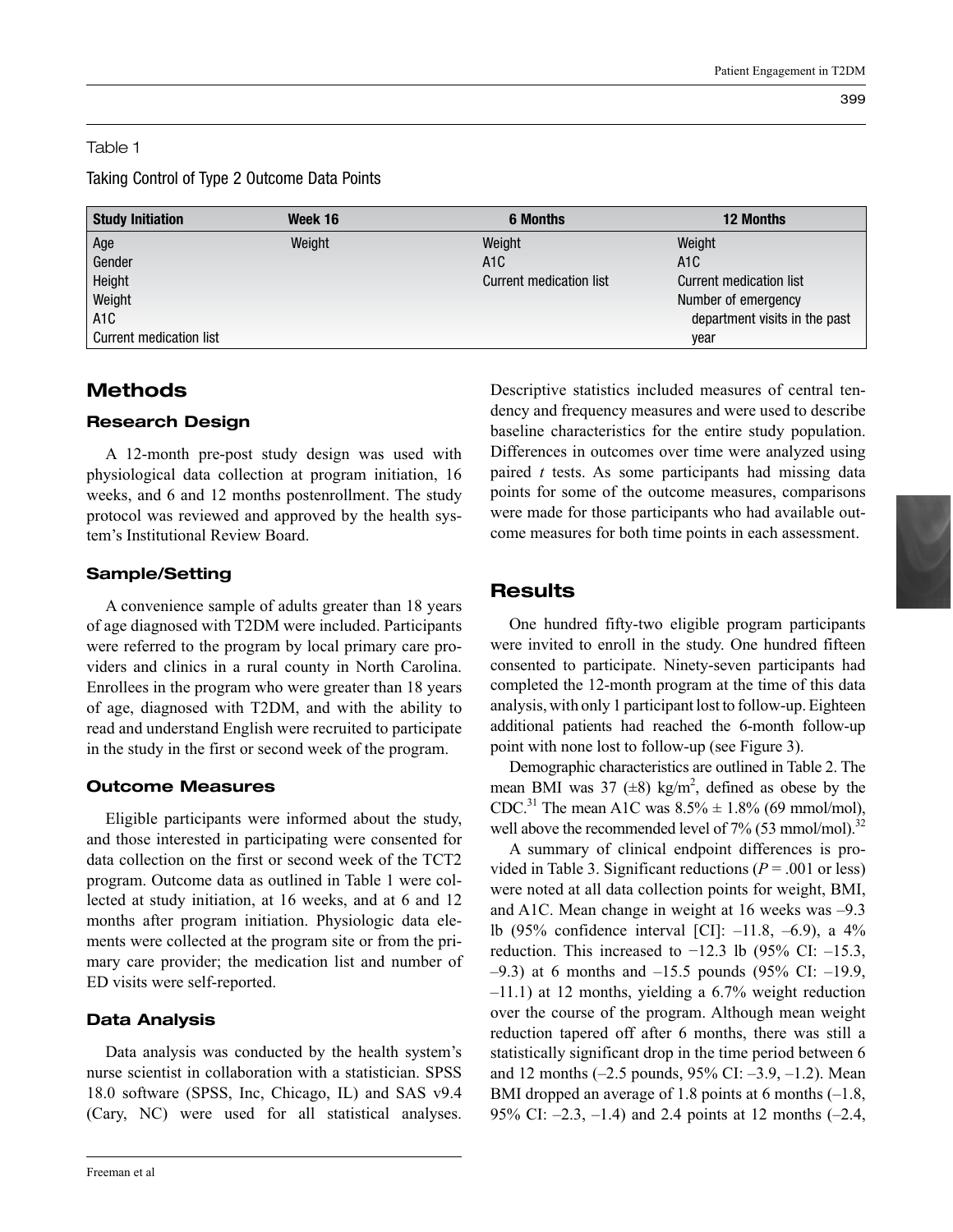



Figure 3. Flow diagram of study participants.

95% CI: –3.1, –1.7), yielding an overall reduction of 6.5%. A1C decreased 24.7% in the first 6 months of the program  $(-2.1 \text{ points } [95\% \text{ CI: } -2.5, -1.7]$ ). This drop was sustained through the 12-month evaluation.

Medication use (antihypertensives, statin-lowering agents, glucose-lowering medications, etc) were also significantly reduced. Fifty-six percent of participants reported a reduction or elimination of their antihypertensive, cholesterol, and/or diabetes medications. In addition, ED visits in the first year were 1%, well below the annual national average of  $9.4\%$  for this population.<sup>33</sup> Average attendance rate for the program was 83%, with attendees averaging 23 of 28 sessions.

#### **Discussion**

Innovative, cost-effective, methodologically sound and replicable models of multimodal, DSMES programs tailored to the management of T2DM are needed in the rural community to address the disparities in diabetes care in these vulnerable, underserved communities. The TCT2 program is a year-long community collaborative emphasizing self-management of T2DM through a partnership of community entities. An ADA-accredited curriculum is presented by clinical staff from the hospital, intersected with YMCA coaches who engage participants with practical application and lifestyle change tools that complement and help the participant to apply the foundational clinical information in a real-life setting. TCT2 focuses on a balanced approach to medical management, healthful eating, and physical activity. Through the provision of accurate information, adequate time, and a safe and supported space, participants become empowered to navigate the lifelong journey of T2DM and sustain positive outcomes.

Resulting outcomes highlight the benefits and potential long-term impact of a program that encompasses a shared vision for a self-management approach in the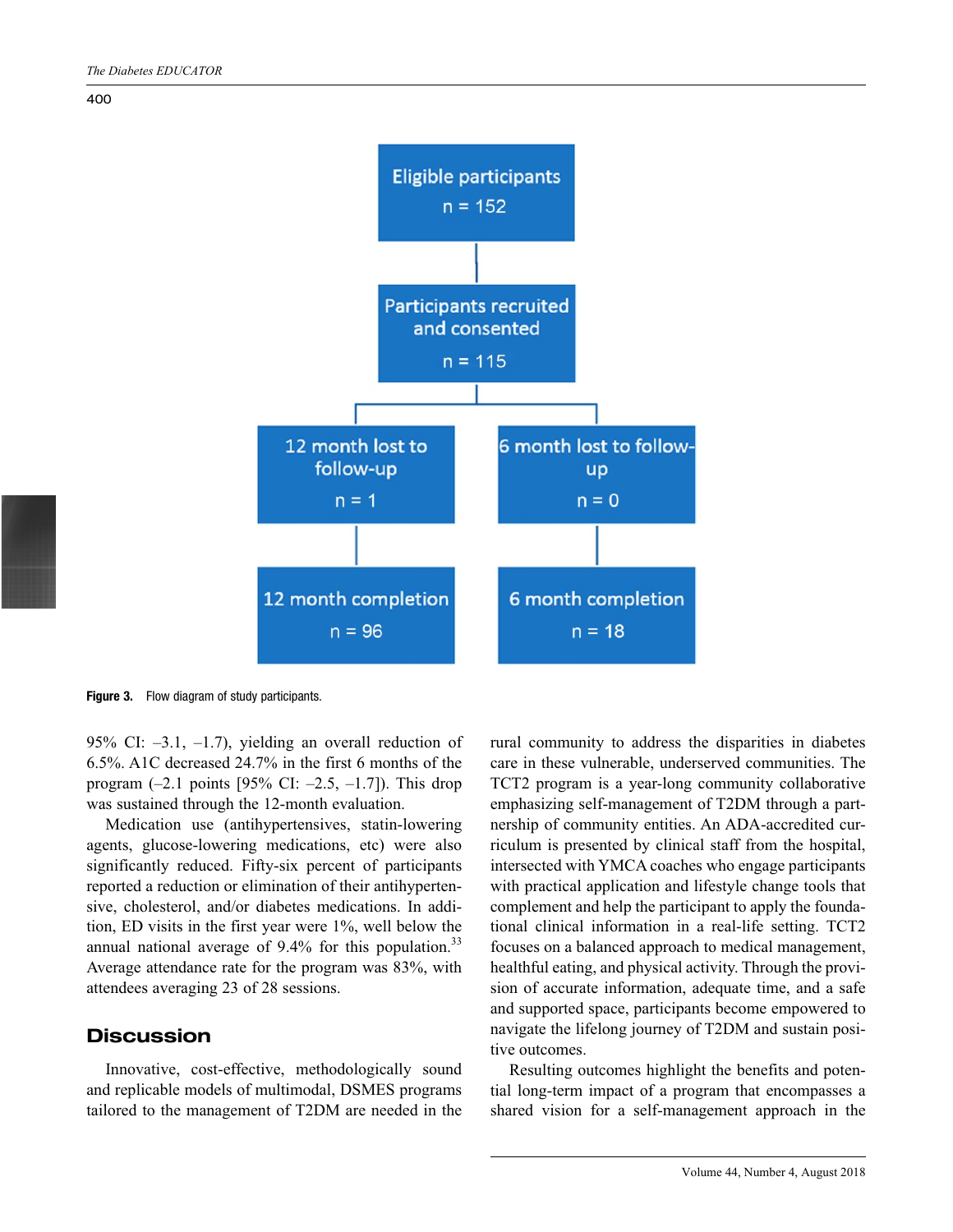#### Table 2

#### Demographic Characteristics

| <b>Characteristic</b>                                                                                                                                                                                                                      | <b>Value</b> |  |  |
|--------------------------------------------------------------------------------------------------------------------------------------------------------------------------------------------------------------------------------------------|--------------|--|--|
| Sex, n (%)                                                                                                                                                                                                                                 |              |  |  |
| Male                                                                                                                                                                                                                                       | 39 (33.9)    |  |  |
| Female                                                                                                                                                                                                                                     | 62 (53.9)    |  |  |
| Not reported                                                                                                                                                                                                                               | 14 (12.2)    |  |  |
| Age, <sup>a</sup> y, mean $(\pm SD)$                                                                                                                                                                                                       | 57(9)        |  |  |
| Body mass index, $\frac{b}{c}$ kg/m <sup>2</sup> , mean ( $\pm$ SD)                                                                                                                                                                        | 37(8)        |  |  |
| Weight, $\circ$ lb, mean ( $\pm$ SD)                                                                                                                                                                                                       | 231 (54)     |  |  |
| A1C, $d\%$ , mean $(\pm SD)$                                                                                                                                                                                                               | 8.5(1.8)     |  |  |
| <sup>a</sup> Age missing for 17 participants.<br><sup>b</sup> Initial body mass index, missing for 23 participants.<br><sup>c</sup> initial weight, missing for 17 participants.<br><sup>d</sup> Initial A1C, missing for 15 participants. |              |  |  |

context of individual and community health. A1C reductions at both the 6- and 12-month data collection points markedly exceeded reductions noted in previous studies.<sup>2,3,11,16,18</sup> While a meta-analysis of 19 studies evaluating the effects of empowerment-based self-management programs showed no significant reductions in weight or  $BMI<sub>1</sub><sup>11</sup>$  the TCT2 program associated reductions of 4% to 7% in weight and/or BMI were consistent with the Look AHEAD trial,  $^{16}$  Lian and colleagues' systematic review,  $^{18}$ and weight/BMI reductions associated with the CDC National Diabetes Prevention Program (DPP).<sup>34-37</sup> The systematic review by Lian and colleagues<sup>18</sup> of studies examining the cost-effectiveness of DSMES programs estimated that a lifetime 1-unit reduction in either A1C  $(\%)$  or BMI (kg/m<sup>2</sup>) yields a savings of \$491.00 to \$7723.00 (US dollars). Given these estimates, TCT2 could yield a lifetime cost savings ranging from \$2455.00 to \$12,275.00 per person, calculated using the lowest mean study BMI and A1C reductions. These average savings in overall health care cost more than compensate for the mean program cost per participant, and do not account for long-term savings recognized from decreased medication requirements and improved overall health with resultant decreases in routine medical visits and diabetes-associated ED visits and hospitalizations.

Although medication reduction and decreased ED visits were not financially quantified in this study, net reductions were similar to those exhibited in the Look AHEAD trial, which produced an estimated mean relative per-person 10-year cost savings of  $$5280.00$ .<sup>15,17</sup> This per-person amount, when coupled with the sheer numbers of people currently diagnosed with diabetes  $(30.3 \text{ million})$  and prediabetes  $(84.1 \text{ million})$ , could lead to a staggering financial impact.

The clinical and lifestyle self-management integration of TCT2 yielded more engaged participants, both at the individual and community levels. Unanticipated community engagement examples included adaptations to restaurant menus to include healthy alternatives, enhanced availability of recommended grocery items at the local supermarket, and increased utilization of green spaces within the rural program community. Participants also approached physician and hospital relationships with a greater focus on wellness as opposed to acute care, resulting in enhanced ownership and active involvement in health and self-management.

Facilitation and observation of group interactions also yielded a unique perspective on the impact on an individual's health and empowerment. Age, race, gender, length of experienced disease state, and social-economic status are factors that can affect diversity of thought and perceived barriers to success. However, TCT2 group facilitators observed that despite social and economic diversity among program participants, disease commonality resulted in mutual support, transfer of conversational information, shared positive and negative experiences, mutual accountability, and skill development that enhanced both personal perspective and engagement.

Reasons for the program's success are likely multifactorial. Evidence supports the importance of strong social support to the success of DSMES programs,  $^{23,38-41}$  a component that was well integrated throughout the TCT2 program. Commonly identified barriers such as time and financial constraints<sup>23,38,41</sup> were mediated by offering classes on multiple days and times, as well as the financial support provided through the startup grant for participants who were un- or underinsured. Programs of longer duration and/or higher attendance rates have also been associated with improved outcomes in both DPP and DSMES programs, $2,23,35,38,41$  additional issues that were also addressed in the TCT2 program.

#### Limitations

Study limitations must be considered in interpreting the findings. The program was initiated as a YMCA/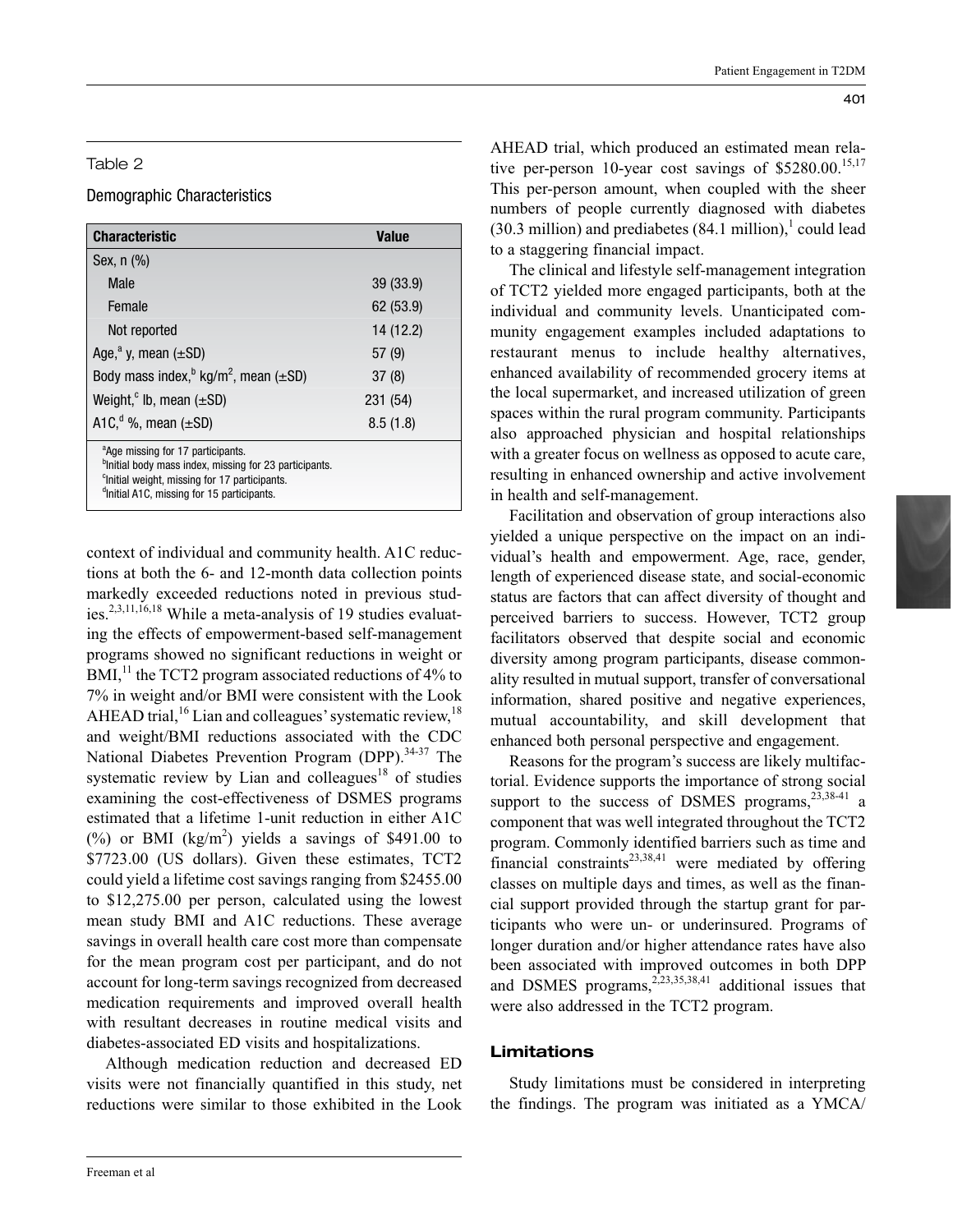#### Table 3

#### Differences in Clinical Endpoints

|                    |             |             |           |                   |                | $t$ -Test        |         |
|--------------------|-------------|-------------|-----------|-------------------|----------------|------------------|---------|
| <b>Comparison</b>  | $\mathbf n$ | <b>Mean</b> | <b>SD</b> | <b>Difference</b> | 95% CI         | <b>Statistic</b> | P Value |
| Weight, Ib         |             |             |           |                   |                |                  |         |
| Initial weight     | 96          | 230.0       | 54.1      | $-9.3$            | $-11.8, -6.9$  | $-7.6$           | < 0.001 |
| 16-week weight     |             | 220.7       | 50.3      |                   |                |                  |         |
| Initial weight     | 97          | 230.8       | 54.4      | $-12.3$           | $-15.3, -9.3$  | $-8.2$           | < 0.001 |
| 6-month weight     |             | 218.5       | 49.7      |                   |                |                  |         |
| Initial weight     | 79          | 231.0       | 55.6      | $-15.5$           | $-19.9, -11.1$ | $-7.0$           | < 0.001 |
| 12-month weight    |             | 215.5       | 48.2      |                   |                |                  |         |
| 6-month weight     | 79          | 218.1       | 49.8      | $-2.5$            | $-3.9, -1.2$   | $-3.6$           | 0.001   |
| 12-month weight    |             | 215.5       | 48.2      |                   |                |                  |         |
| <b>BMI</b>         |             |             |           |                   |                |                  |         |
| <b>Initial BMI</b> | 90          | 36.7        | 8.2       | $-1.4$            | $-1.7, -1.0$   | $-7.5$           | < 0.001 |
| 16-week BMI        |             | 35.4        | 7.7       |                   |                |                  |         |
| <b>Initial BMI</b> | 91          | 36.9        | 8.4       | $-1.8$            | $-2.3, -1.4$   | $-8.0$           | < 0.001 |
| 6-month BMI        |             | 35.1        | 7.7       |                   |                |                  |         |
| <b>Initial BMI</b> | 74          | 37.1        | 8.5       | $-2.4$            | $-3.1, -1.7$   | $-6.7$           | < 0.001 |
| 12-month BMI       |             | 34.7        | 7.4       |                   |                |                  |         |
| 6-month BMI        | 74          | 35.1        | 7.7       | $-0.4$            | $-0.7, -0.2$   | $-3.5$           | 0.001   |
| 12-month BMI       |             | 34.7        | 7.4       |                   |                |                  |         |
| A <sub>1</sub> C   |             |             |           |                   |                |                  |         |
| Initial A1C        | 89          | 8.5         | 1.9       | $-2.1$            | $-2.5, -1.7$   | $-10.4$          | < 0.001 |
| 6-month A1C        |             | 6.4         | 0.8       |                   |                |                  |         |
| Initial A1C        | 71          | 8.4         | 1.7       | $-2.1$            | $-2.5, -1.8$   | $-11.1$          | < 0.001 |
| 12-month A1C       |             | 6.2         | 0.7       |                   |                |                  |         |
| 6-month A1C        | 64          | 6.3         | 0.8       | $-0.2$            | $-0.2, -0.1$   | $-5.4$           | < 0.001 |
| 12-month A1C       |             | 6.2         | 0.7       |                   |                |                  |         |

hospital community collaborative for the sole purpose of improving the health and well-being of community residents with T2DM. Funded by a charitable trust health improvement grant, data collection points and data collection processes were initially designed from a program evaluation as opposed to a research perspective. Initial participants were consented after program enrollment for permission to use their data for outcome analysis. Given this natural experiment approach, data sets were incomplete for some subjects and resources were not available to support efforts to search for/obtain missing data. Data

are available only to the 12-month mark, limiting the capacity to evaluate sustained improvement over a prolonged period of time. Dose-effect, fidelity of program delivery, and intervention uptake/adherence were not explored, although the program is consistently provided by the same 2 instructors and attendance and retention were higher than in previously reported studies for DSMES and DPP. $^{21,23,41}$  Only select demographic data were collected, limiting the capacity to explore any relationships between socioeconomic variables and program outcomes. Most of the study participants were female.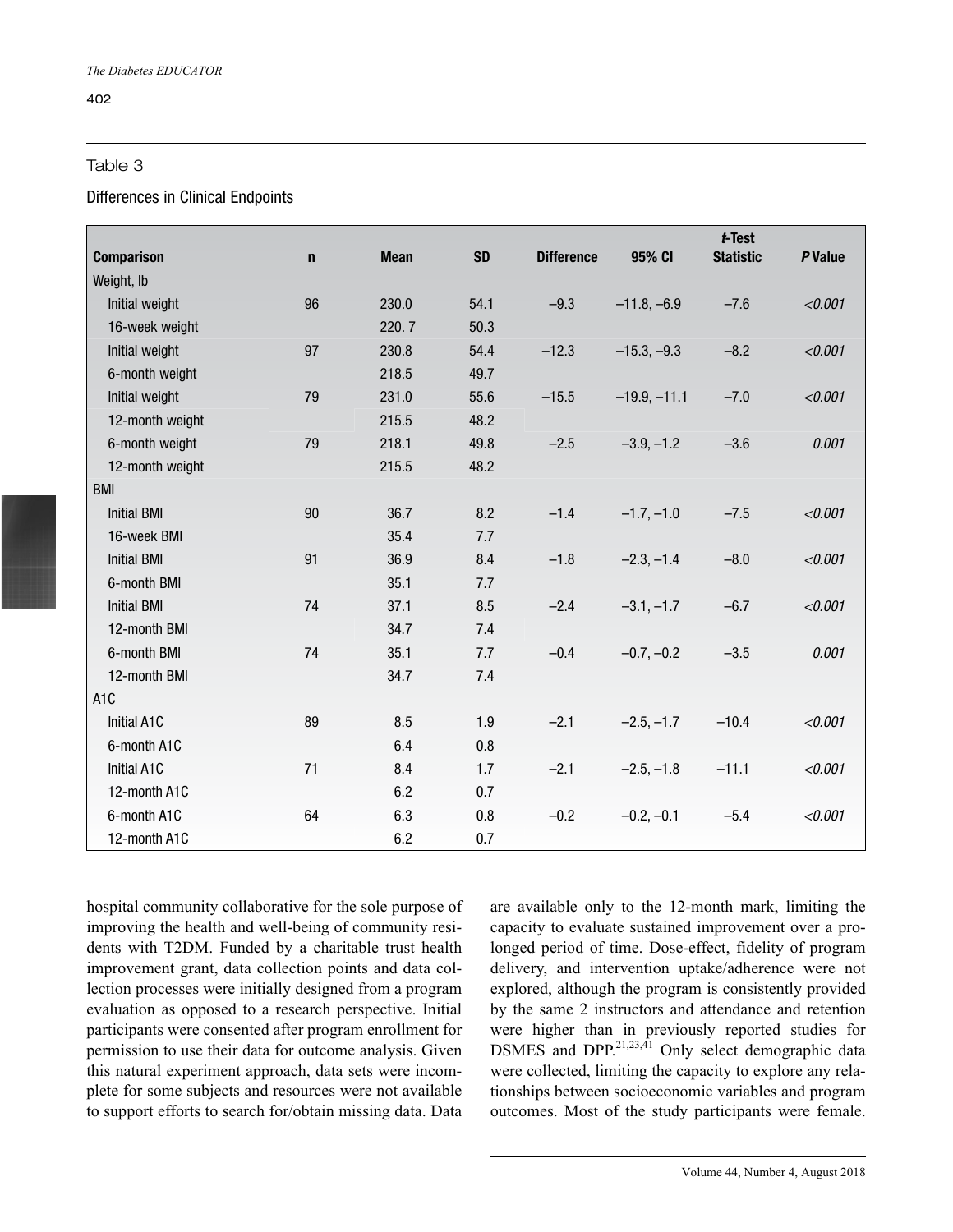Race/ethnicity was not captured; however, the county in which the study was conducted is located in rural southern Appalachia with a racial/ethnic breakdown that is 93% white.<sup>42</sup> Generalization to urban and/or more ethnically diverse populations is therefore limited.

#### Implications

Study results clearly support the effectiveness of an innovative multimodal, DSMES program in significantly improving clinical outcomes of T2DM patients in a rural community. While the effectiveness of self-management approaches are well documented in the literature,<sup>10-12,14,18</sup> the unique collaboration of a hospital and communitybased YMCA for the purposes of affecting outcomes in T2DM is a distinctive model worthy of replication.

Collaborative community care delivery models may provide an innovative and cost-effective approach to the management of chronic health conditions in rural and other settings. Future plans for TCT2 include a shared vision for a sustainable program that can be expanded into the surrounding region in an effort to have a widereaching, lasting effect on individual and community outcomes.

#### **Conclusions**

Diabetes is a life-altering diagnosis affecting the individual, family, and community. Effective program offerings are often limited in the rural setting, where T2DM prevalence tends to be highest. A community hospital and local YMCA partnered to create and deliver a year-long, highly effective, holistic, behavior-based DSMES program to a rural, underserved population. Results show that by giving people adequate time, a highly supportive environment, and truthful, accurate, current information joined with practical application, persons with diabetes can successfully move to empowerment and selfmanagement, setting the stage for a lifelong journey of successful management of T2DM.

#### **References**

- 1. Centers for Disease Control and Prevention. *National Diabetes Statistics Report*. Atlanta, GA: US Department of Health and Human Services; 2017.
- 2. Chrvala CA, Sherr D, Lipman RD. Diabetes self-management education for adults with type 2 diabetes mellitus: a systematic review of the effect on glycemic control. *Patient Educ Couns*. 2016;99(6):926-943.
- 3. Powers MA, Bardsley J, Cypress M, et al. Diabetes self-management education and support in type 2 diabetes: a joint position statement of the American Diabetes Association, the American Association of Diabetes Educators, and the Academy of Nutrition and Dietetics. *Diabetes Educ*. 2017;43(1):40-53.
- 4. Centers for Disease Control and Prevention. National diabetes statistics report: estimates of diabetes and its burden in the United States, 2014. http://www.cdc.gov/diabetes/data/statistics/2014 statisticsreport.html. Accessed November 30, 2015.
- 5. American Association of Diabetes Educators. *Guidelines for the Practice of Diabetes Education*. Chicago, IL: American Association of Diabetes Educators; 2009.
- 6. Beck J, Greenwood DA, Blanton L, et al. 2017 National standards for diabetes self-management education and support. *Diabetes Educ*. 2017;43(5):449-464.
- 7. He X, Li J, Wang B, et al. Diabetes self-management education reduces risk of all-cause mortality in type 2 diabetes patients: a systematic review and meta-analysis. *Endocrine*. 2017;55(3):712- 731.
- 8. Rickheim PL, Weaver TW, Flader JL, Kendall DM. Assessment of group versus individual diabetes education. *Diabetes Care*. 2002;25(2):269-274.
- 9. Asimakopoulou K. Empowerment in the self-management of diabetes: are we ready to test assumptions? *European Diab Nurs*. 2007;4(3):94-97.
- 10. Isaksson U, Hajdarevic S, Abramsson M, Stenvall J, Hörnsten Å. Diabetes empowerment and needs for self-management support among people with type 2 diabetes in a rural inland community in northern Sweden. *Scand J Caring Sci*. 2015;29(3):521-527.
- 11. Kuo CC, Lin CC, Tsai FM. Effectiveness of empowerment-based self-management interventions on patients with chronic metabolic diseases: a systematic review and meta-analysis. *Worldviews Evid Based Nurs*. 2014;11(5):301-315.
- 12. Lewis MA, Williams PA, Fitzgerald TM, et al. Improving the implementation of diabetes self-management findings from the alliance to reduce disparities in diabetes. *Health Promot Prac*. 2014;15(2 suppl):83S-91S.
- 13. Norris SL, Engelgau MM, Narayan KV. Effectiveness of selfmanagement training in type 2 diabetes a systematic review of randomized controlled trials. *Diabetes Care*. 2001;24(3):561-587.
- 14. Tang TS, Funnell MM, Brown MB, Kurlander JE. Selfmanagement support in "real-world" settings: an empowermentbased intervention. *Patient Educ Couns*. 2010;79(2):178-184.
- 15. Espeland MA, Glick HA, Bertoni A, et al. Impact of an intensive lifestyle intervention on use and cost of medical services among overweight and obese adults with type 2 diabetes: the action for health in diabetes. *Diabetes Care*. 2014;37(9):2548-2556.
- 16. Look AHEAD Research Group. Cardiovascular effects of intensive lifestyle intervention in type 2 diabetes. *N Engl J Med*. 2013;2013(369):145-154.
- 17. Johnston CA, Moreno JP, Foreyt JP. Cardiovascular effects of intensive lifestyle intervention in type 2 diabetes. *Curr Atheroscler Rep*. 2014;16(12):457-457.
- 18. Lian JX, McGhee SM, Chau J, Wong CKH, Lam CLK, Wong WCW. Systematic review on the cost-effectiveness of self-management education programme for type 2 diabetes mellitus. *Diabetes Res Clin Pract*. 2017;127:21-34.
- 19. Yuan C, Lai CW, Chan LW, Chow M, Law HK, Ying M. The effect of diabetes self-management education on body weight,